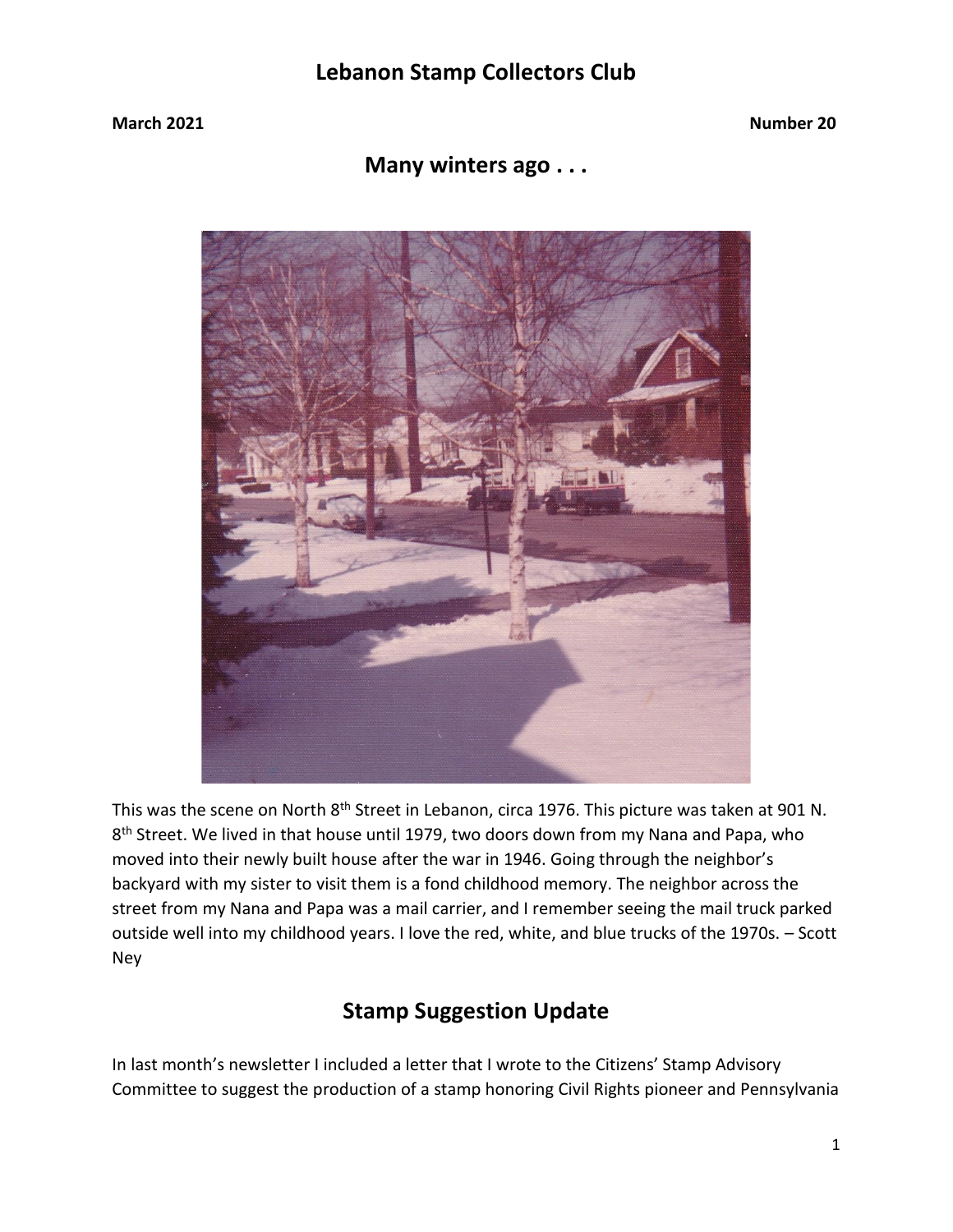resident Octavius Catto. I received a reply from the Manager of Stamp Development of the USPS Stamp Services: "Thank you for your submission to the Citizens' Stamp Advisory Committee expressing support for the issuance of a commemorative stamp honoring Octavius Valentine Catto. I am pleased to inform you that this proposal will be submitted for review and consideration by the Committee at their next meeting. The Committee is responsible for reviewing stamp proposals and making recommendations to the Postmaster General.

"Each year, the Postal Service receives thousands of letters suggesting hundreds of different topics for new stamps. The Citizens' Stamp Advisory Committee was established in 1957 to review all suggestions and make recommendations to the Postmaster General. Committee recommendations are based on national interest, historical perspective, and other criteria as outlined at:<http://about.usps.com/who-we-are/csac/criteria.htm>." – Scott Ney



### **The Lebanon Directory Review**

A few years ago, I was fortunate to acquire a large collection of old Lebanon city and county directories. They've always looked impressive in the book case, and have occasionally aided me in genealogical research, but they have picked up even greater prospects for practical use since I've become a stamp collector. I don't have the time to scan their tens of thousands of pages to share them with everyone, but I'll take the opportunity to write about their contents so that you are better aware of what information each one might have to offer. The library of the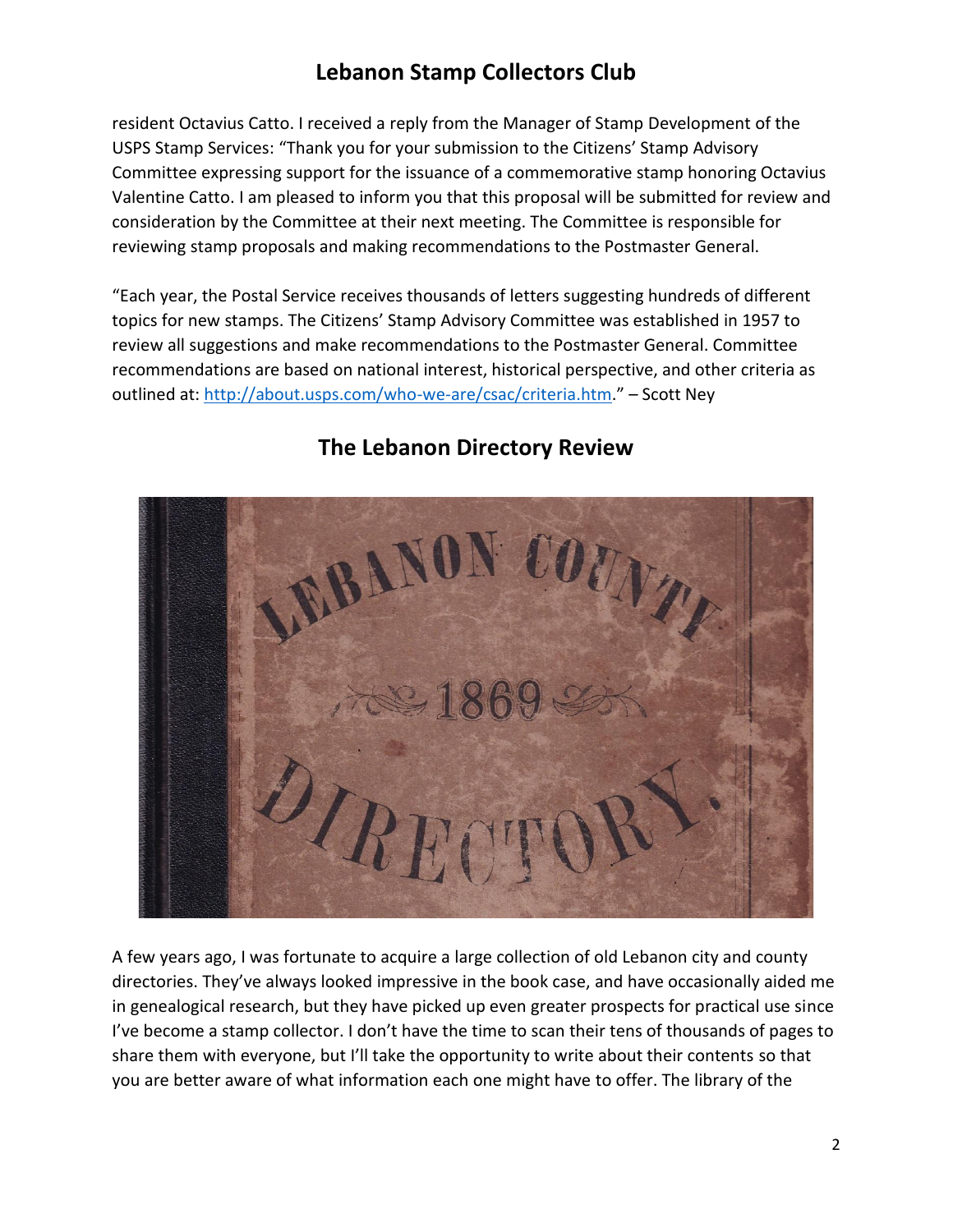Lebanon County Historical Society has a collection of directories going back to at least 1869, which is where we'll start our review this month . . .

The proper name of the 1869 Lebanon County Directory is *The Correct and Complete Business Directory of Lebanon County, PA 1868 – 1869*. This directory was published by Grittinger, Seltzer, and Light, and printed in Philadelphia by Sherman and Co. It contains many full- and partial-page business advertisements, mostly (but not all) from Lebanon County. The ads make it both a fine source of post-Civil War county information and a nice collectable. The businesses listed in the index to advertisers number more than 160.

The general data included in this little reference tome includes overviews of then-current affairs such as internal improvements, industries, and education. The business directory is classified and arranged by township. Each township begins with a short sketch of historical information and other interesting facts. About half of the book is devoted to Lebanon, then still a borough, and includes a directory of inhabitants, which is the only place in the book you'll be able to look up private individuals.

As collectors of classic United States stamp issues know, 1869 saw a brand-new series of stamps issued by the US Post Office. That year, the Lebanon directory listed the names of all the postmasters in the county; they were:

Campbellstown: John Deininger **Meyerstown: Wm. Behny** Colebrook: Wm. Boyd **Monroe Forge: Philip Killinger** Monroe Forge: Philip Killinger Cornwall: Artemus Wilhelm Museum Mt. Zion: Mark Hoffa East Hanover: John A. Heilman Christian Muslem Christ M. A. Meily Fredericksburg: Levi Shiffler Palmyra: J. H. Brightbill Hamlin: Samuel E. Fox Sheafferstown: Wm. Dissinger Jonestown: J. Jefferson Heim Sheridan: D. W. Leeds

Annville: John Ward Kleinfeldtersville: John Siegrist Avon: Joseph Light Lebanon (C.H.) Caroline E. Bibighaus Greble: Isaac Garman **Exercise Station: Cyrus E. Hoffman** Union Forge: W. Morris Weidman

Next month we'll take a look at the 1873-1874 Lebanon Directory. – Scott Ney

#### **Calendar of Events**

Courtesy of the PSLC: [Philatelic Society of Lancaster County](https://lcps-stamps.org/) – An award-winning, non-profit [community organization dedicated to promoting stamp collecting as a hobby for education and fun.](https://lcps-stamps.org/)  [\(lcps-stamps.org\)](https://lcps-stamps.org/)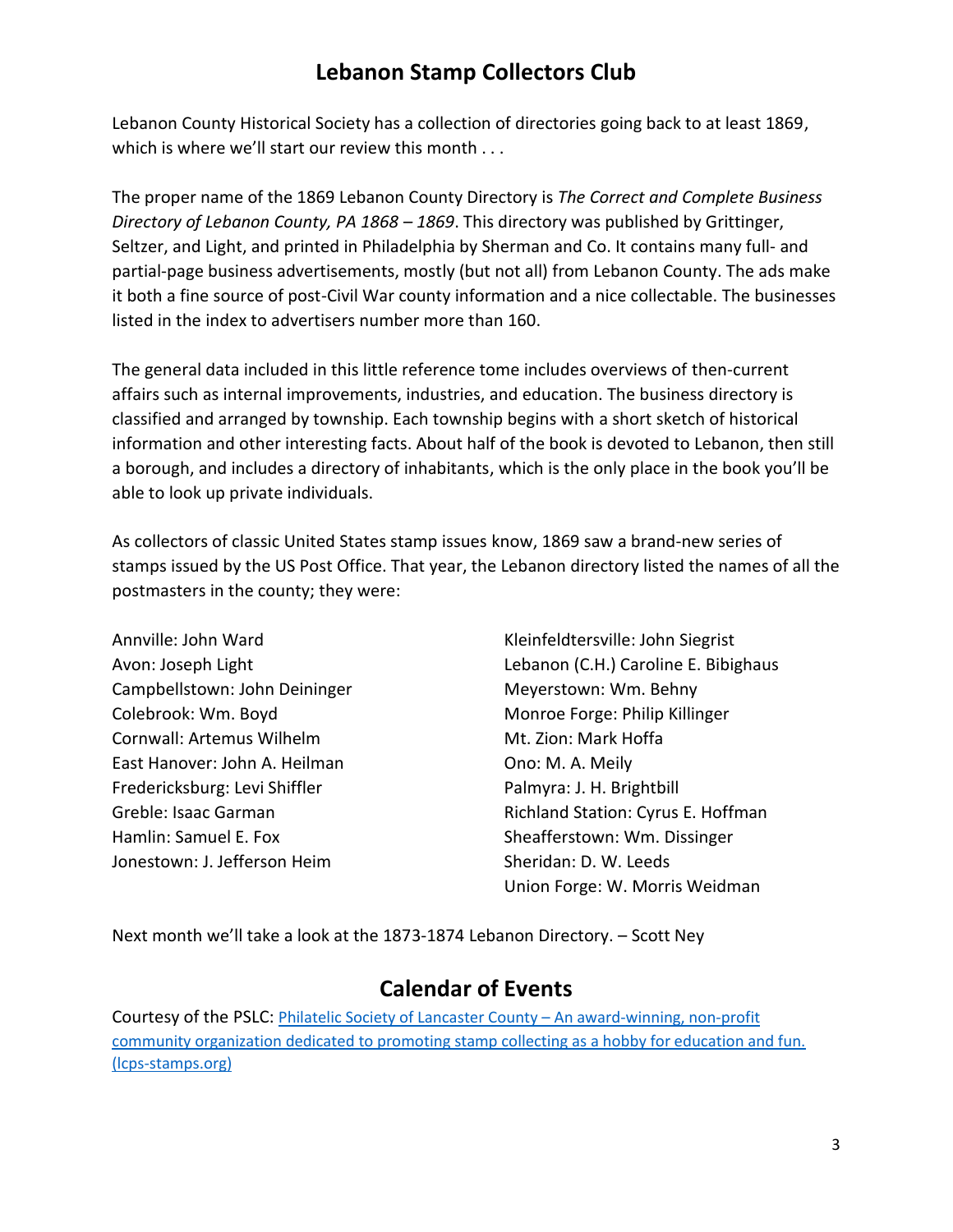# **2021 SOCIETY PROGRAMS**

We are planning in 2021 to hold **Virtual Bi-Monthly Meetings**, which shall begin promptly at 6:30 PM and run for ~90 minutes via Zoom video conferencing. For details to attend these meetings please contact [Paul Petersen](mailto:pcpetersen@comcast.net) via email (pcpetersen@comcast.net) or call +1 (717) 299-5640. We usually hold a brief business meeting led by President DiComo, followed by our keynote speaker(s) and a Show & Tell, where Members & Guests can share in a few minutes their favorite stamp, cover, or other philatelic item(s) and take a question or two. We look forward to seeing you! And it is never too late to start planning ahead – speakers are requested. Please contact [Paul Petersen.](mailto:pcpetersen@comcast.net)

> **March 10:** *The U.S. 1933 Byrd Antarctic Issue: Production, First Day and Other Uses*, by **Alan Warren**. This program is an overview of the 3-cent United States Little America stamp issued on October 9, 1933. The stamp marked the Second Antarctic Expedition of Richard E. Byrd and was intended to help defray expedition costs by offering the public the opportunity to prepare souvenir covers canceled at the Little America post office in Antarctica by charging a service fee of fifty cents plus the face value of the stamp. The program covers essays, a die proof, production, first day and other uses of the stamp.

- March 24: *An Introduction to Revenue Collecting as Illustrated by Members*, led by Petersen & DiComo, PhD
- April 14: *Revenues: Carte-de-Vistas*, by Bill Schultz
- April 28: *"Doc, I need a drink": Events and Revenues Leading to the Prohibition*, Ron Lesher.
- May 12: *Canada's Roll in Union & Confederate Postal Cross-Border Mail during the U.S. Civil War*, Ron Majors.
- May 26: *Mail Wrappers: An Introduction, Foreign & Domestic*, by Cemil Betanov.

## **Sending a smile and a piece of pandemic postal history**

This just hot off the press: the Canada Post has come up with a splendid idea to use their services to spread some cheer. According to a spokeswoman from the CP, last week they started delivering free, pre-paid postcards to the country's roughly 13.5 million households. "The idea is for recipients to write someone who they have been missing or who may need a smile," said spokeswoman Sylvie LaPointe.

The postcards are bi-lingual and sport six different phrases. "Meaningful connection is vital for our emotional health, sense of community, and overall well-being," said Doug Ettinger, President and CEO of Canada Post. [Canada Post is sending every household a free postcard to help](https://www.washingtonpost.com/world/2021/03/07/canada-post-is-sending-every-household-free-postcard-help-deliver-smile/)  'deliver a smile' - [The Washington Post](https://www.washingtonpost.com/world/2021/03/07/canada-post-is-sending-every-household-free-postcard-help-deliver-smile/)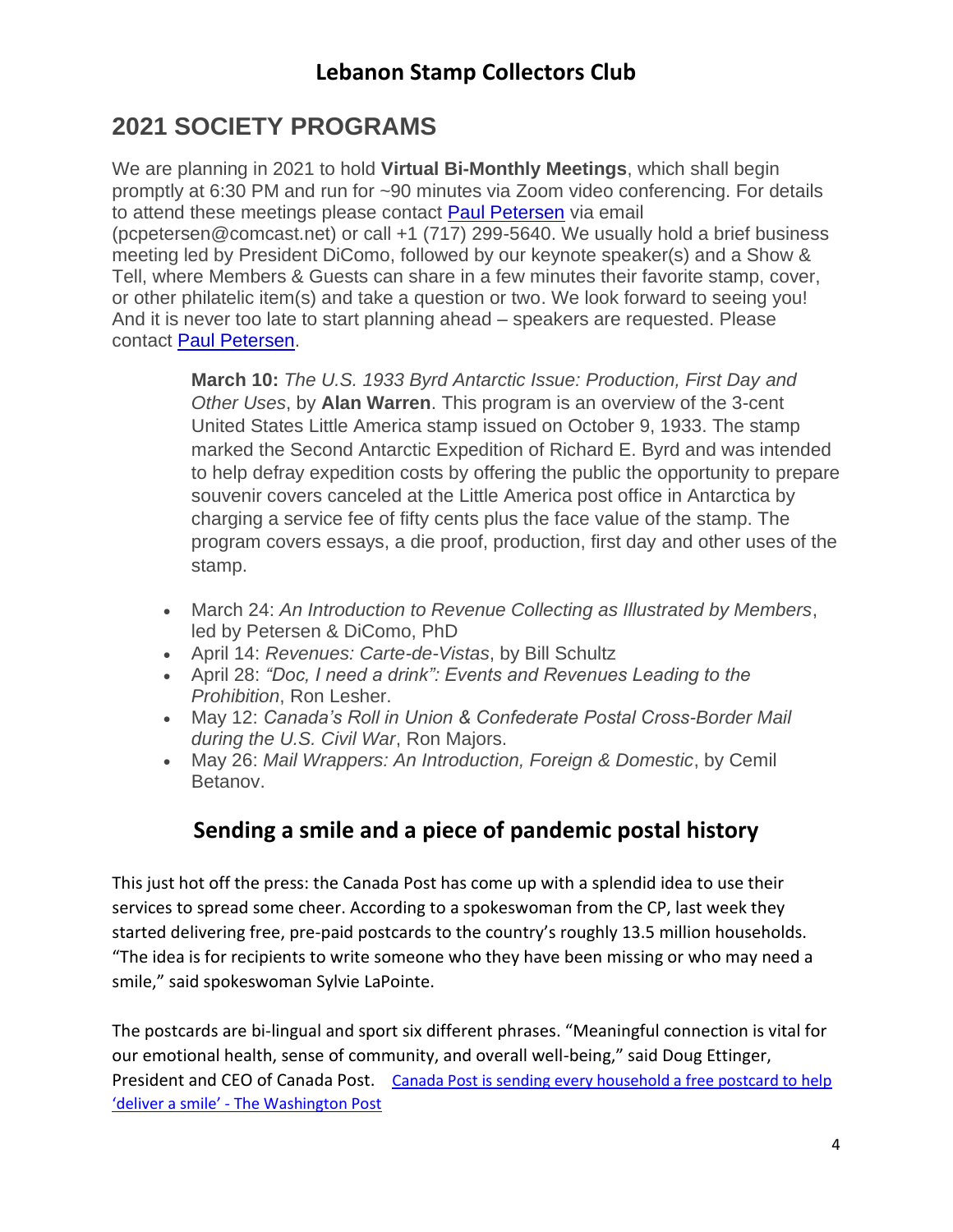

#### **Memories of LEBPEX past**

There's a dwindling group of us who have been around long enough to remember LEBPEX, our annual show that took place in October from the 1970's until the early 1990's. LSCC president Dick Colberg remembers he was attracted to the LSCC when he moved to Lititz in the late 1970's because many of the LSCC members were accomplished exhibitors. At its height, LEBPEX was a 50-exhibit frame affair. Over the years, as our members passed on, the decision was made to end LEBPEX's run. The last show was in 1993. Now, members of LSCC still exhibit at other regional shows like LANCOPEX and YORKOPEX.

I would like for those of us who still have memories of LEBPEX to preserve some of them in the pages of this newsletter. Perhaps that can be the theme of this coming October's newsletter; or memories can be run any month of the year. Please mail or email your stories to the editor [\(stnst2@aol.com\)](mailto:stnst2@aol.com).

Dick's history of the LSCC can be found on our web page, which is hosted by the PSLC. You can find it here The Lebanon Stamp Collectors Club – [Philatelic Society of Lancaster County \(lcps](https://lcps-stamps.org/newsletter-archive/lebanon-stamp-collectors-club/)[stamps.org\)](https://lcps-stamps.org/newsletter-archive/lebanon-stamp-collectors-club/)

And as a trip down memory lane for those of us who have lived in Lebanon for a long, long time, here's the tenant list of the Lebanon Valley Mall, the long-time host of LEBPEX, from Polk's 1985 Lebanon City Directory. When was the last time you shopped at Boscov's or had a pizza from Mancino's? Those places are both still there, serving customers. How many of the businesses of the past do you remember?